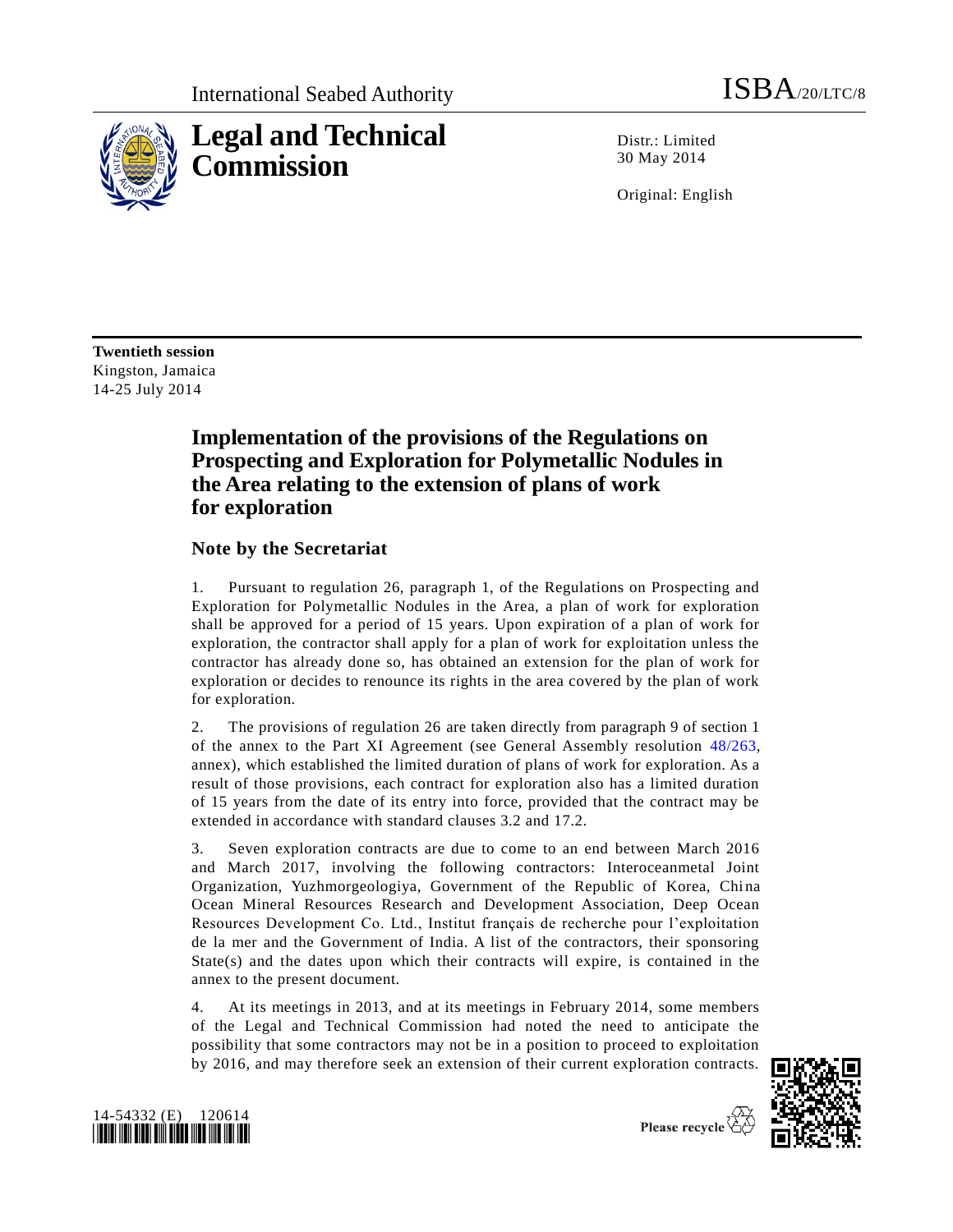During the meetings of the Council during the nineteenth session of the International Seabed Authority, at least one delegation had also suggested that the Council adopt some kind of standard criteria in reviewing any requests for contract extension (see [ISBA/19/C/18\)](http://undocs.org/ISBA/19/C/18).

5. The present note provides a preliminary review of the relevant provisions of the regulations and standard clauses regarding such extensions and offers a suggested way forward for the Commission to consider.

6. Section 3.2 of the standard clauses, contained in annex 4 to the Regulations, provides that, not later than six months before the expiration of a plan of work for exploration, a contractor may apply for extensions for the plan of work for exploration for periods of not more than five years each. Such extensions shall be approved by the Council, on the recommendation of the Commission, if the contractor has made efforts in good faith to comply with the requirements of the plan of work but for reasons beyond the contractor's control has been unable to complete the necessary preparatory work for proceeding to the exploitation stage or if the prevailing economic circumstances do not justify proceeding to the exploitation stage.

7. It should be noted that section 17.2 of the standard clauses also permits an extension of contract in cases of force majeure. In such case, the duration of the extension shall be equal to the period by which performance of the contract was delayed due to force majeure. This situation is not relevant to the current discussion and does not need to be considered further.

8. A number of problems of a procedural and substantive nature may arise with regard to the implementation of section 3.2. Substantively, section 3.2 provides two separate grounds upon which an extension may be approved. Those are:

(a) That the contractor has made efforts in good faith to comply with the requirements of the plan of work but for reasons beyond the contractor's control has been unable to complete the necessary preparatory work for proceeding to the exploitation stage;

(b) That the prevailing economic circumstances do not justify proceeding to the exploitation stage.

9. Both of those grounds are subjective and imprecise tests. It is not clear, for example, whether "prevailing economic circumstances" refers to global market conditions or to the economic feasibility of the contractor's particular project, which may perhaps be demonstrated by a pre-feasibility study. In the latter case, if after 15 years a particular contractor's project is not viable for reasons that are unconnected to global economic conditions, it seems difficult to understand why an extension for a further five years is justified. It is also not clear what data and information must be submitted by the contractor to support an application for an extension. A specific question that arises is whether the contractor is required to submit a proposed programme of activities covering the extension period, and the relationship between that programme of activities and the original plan of work for exploration. If the ground for extension is that the contractor has been unable to complete the necessary preparatory work for proceeding to the exploitation stage, it would seem logical that the programme of activities during the extension period should focus on completing that preparatory work in order to proceed to exploitation. The programme of activities should also be sufficiently detailed to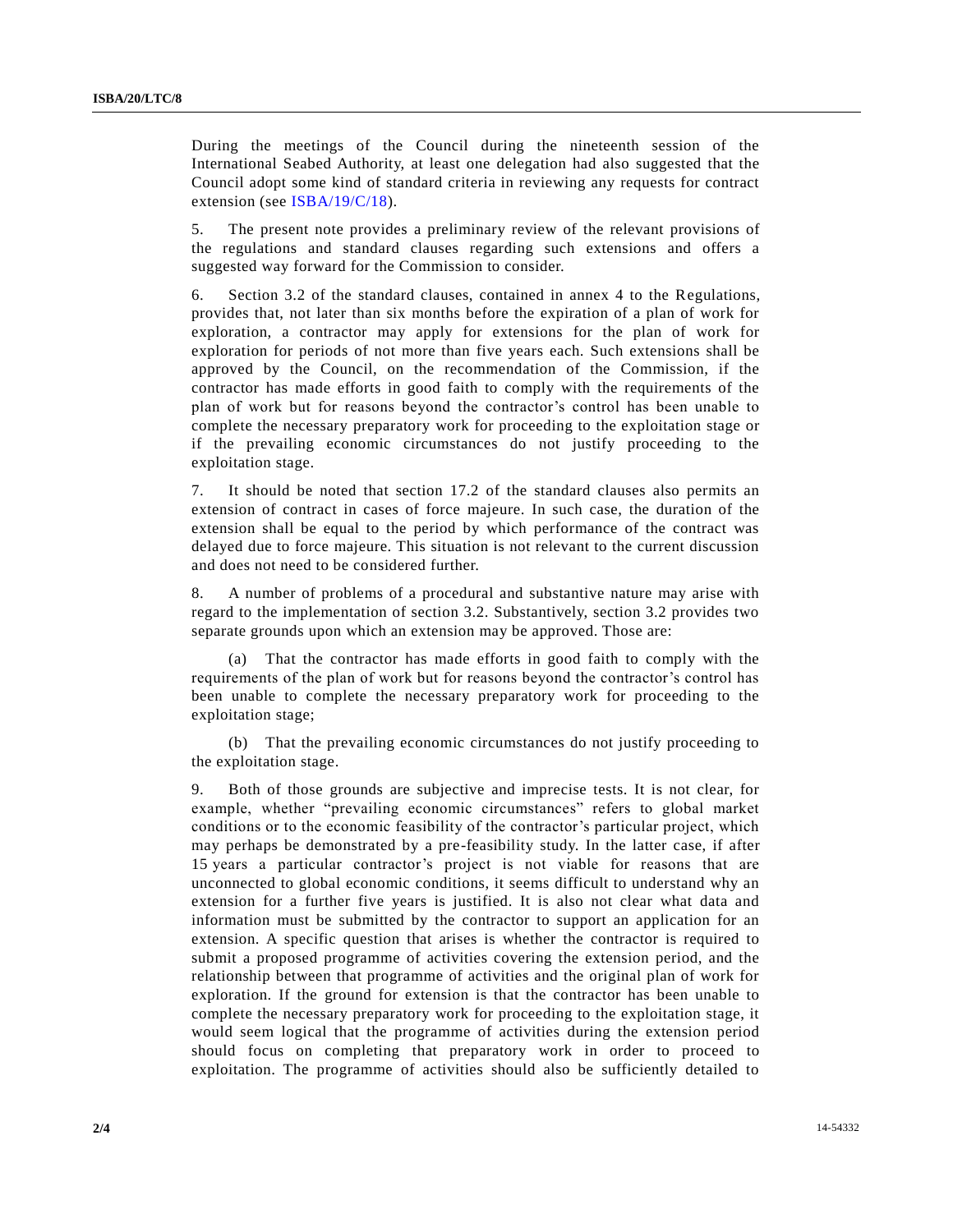enable the Commission and the Council to carry out their functions of supervising activities in the Area. Furthermore, it is not clear whether an extended contract period may entail additional training and related obligations, although it may perhaps be inferred that all standard clauses of the contract continue to apply throughout the extension period.

10. There are also procedural difficulties with section 3.2. Although it does provide that an application for an extension shall be submitted not later than six months before the expiration of a contract, and shall be approved by the Council on the recommendation of the Commission, it does not specify any minimum period of notice for consideration by the Commission, for example, 30 days, as in the case of applications for approval of plans of work for exploration. Nor is there any stipulation as to processing fees, the form of applications, the procedure for consideration by the Commission, including the order in which applications shall be considered, and the form of certification by sponsoring States.

11. Initial discussions with contractors have revealed that several of the existing contractors may seek an extension, but they are concerned that section 3.2 should be applied in a uniform and non-discriminatory manner according to a common understanding as to its interpretation and application. In the view of the secretariat, the best way to ensure this would be for the Council to adopt procedures and criteria for consideration of applications for extensions. Such procedures and criteria should be adopted well in advance of any possible application for extension, which means in effect that they would need to be adopted during the twenty-first session of the Authority in 2015, given that the first applications for extension could be anticipated by September 2015.

#### **Recommendation**

12. In the light of the above, the Commission may wish to take the opportunity in the context of the summary report of the Chairman of the Commission to draw the attention of the Council to the implications of anticipated applications for extension of contracts.

13. The Commission may also wish to recommend to the Council, pursuant to paragraphs 2 (a) and (g) of article 165 of the United Nations Convention on the Law of the Sea, that the Commission be requested, as a matter of priority, to formulate draft procedures and criteria for applications for extensions of contracts for exploration, for consideration by the Council at its next session in 2015.